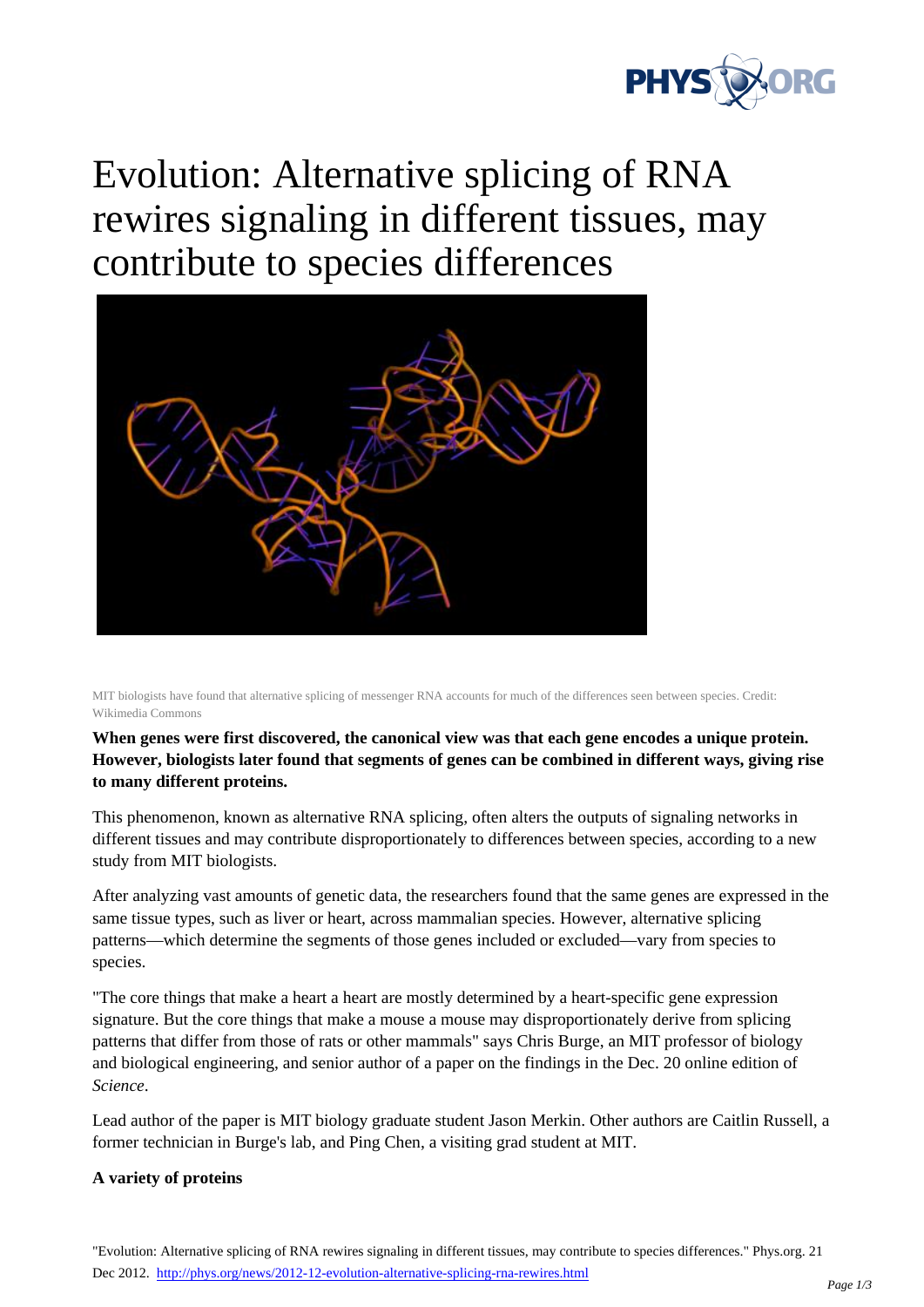

Alternative RNA splicing (a discovery for which MIT Institute Professor Phillip Sharp shared the 1993 Nobel Prize in medicine or physiology), controls the composition of proteins encoded by a gene. In mammals, genes—made of DNA stored in the cell nucleus—consist of many short segments known as exons and introns. After the DNA is copied into an RNA transcript, all introns and frequently some exons are excised before the messenger RNA (mRNA) leaves the nucleus, carrying instructions to make a specific protein.

This process allows cells to create a much wider variety of proteins than would be possible if each gene encoded only one protein. Some proteins, including Dscam in fruit flies and neurexin in humans, have thousands of alternate forms. These variant proteins can have vastly different functions, Burge says. For example, the full version of a protein may bind to DNA at one end and activate DNA transcription at the other end. If an alternatively spliced form is missing the activation section, it will compete for binding to the same DNA regions as the full-length protein, preventing activation of transcription.

In 2008, Burge and colleagues analyzed mRNA from 10 different human tissues, publishing their results in *Nature*, and found that nearly every gene is alternatively spliced. Furthermore, most alternative splicing was found to differ among tissues.

In the new study, the researchers compared tissues from several different mammalian species—the rhesus monkey, rat, mouse and cow—as well as one species of bird, the chicken. For each species, the researchers analyzed nine types of tissue (brain, colon, heart, kidney, liver, lung, muscle, spleen and testes) from three individuals, sequencing more than a trillion bases of mRNA.

Using new high-speed sequencing technology, the researchers analyzed both gene expression and alternative splicing patterns in each tissue sample. They found that gene expression patterns were extremely similar across tissues, no matter what species the tissue came from. That is, the genes active in kidney tissue from rats were nearly identical to those turned on in cows' kidney tissue.

"That was not a big surprise," Burge says. "It's consistent with the idea that the gene expression pattern actually determines the identify of the tissue. You need to express certain structural and motor proteins if you're a muscle cell, and if you're a neuron you have to express certain synaptic proteins."

The results from the alternative splicing pattern comparison were very different. Instead of clustering by tissue, the patterns clustered mostly by species. "Different tissues from the cow look more like the other cow tissues, in terms of splicing, than they do like the corresponding tissue in mouse or rat or rhesus," Burge says.

Because splicing patterns are more specific to each species, it appears that splicing may contribute preferentially to differences between those species, Burge says. "Splicing seems to be more malleable over shorter evolutionary timescales, and may contribute to making species different from one another and helping them adapt in various ways," he says.

The new study is the first large-scale effort to look at the role of alternative splicing in evolution, says Brenton Graveley, a professor of genetics and developmental biology at the University of Connecticut Health Center. "It provides a lot of new insight into the potential role of alternative splicing in driving differences between species," says Graveley, who was not involved in this study.

## **New functions**

The researchers also found that a major function of alternative splicing is the addition and deletion of short protein segments that contain one or more phosphorylation sites. Phosphorylation (addition of a phosphate molecule) is a very common way for cells to activate or deactivate proteins.